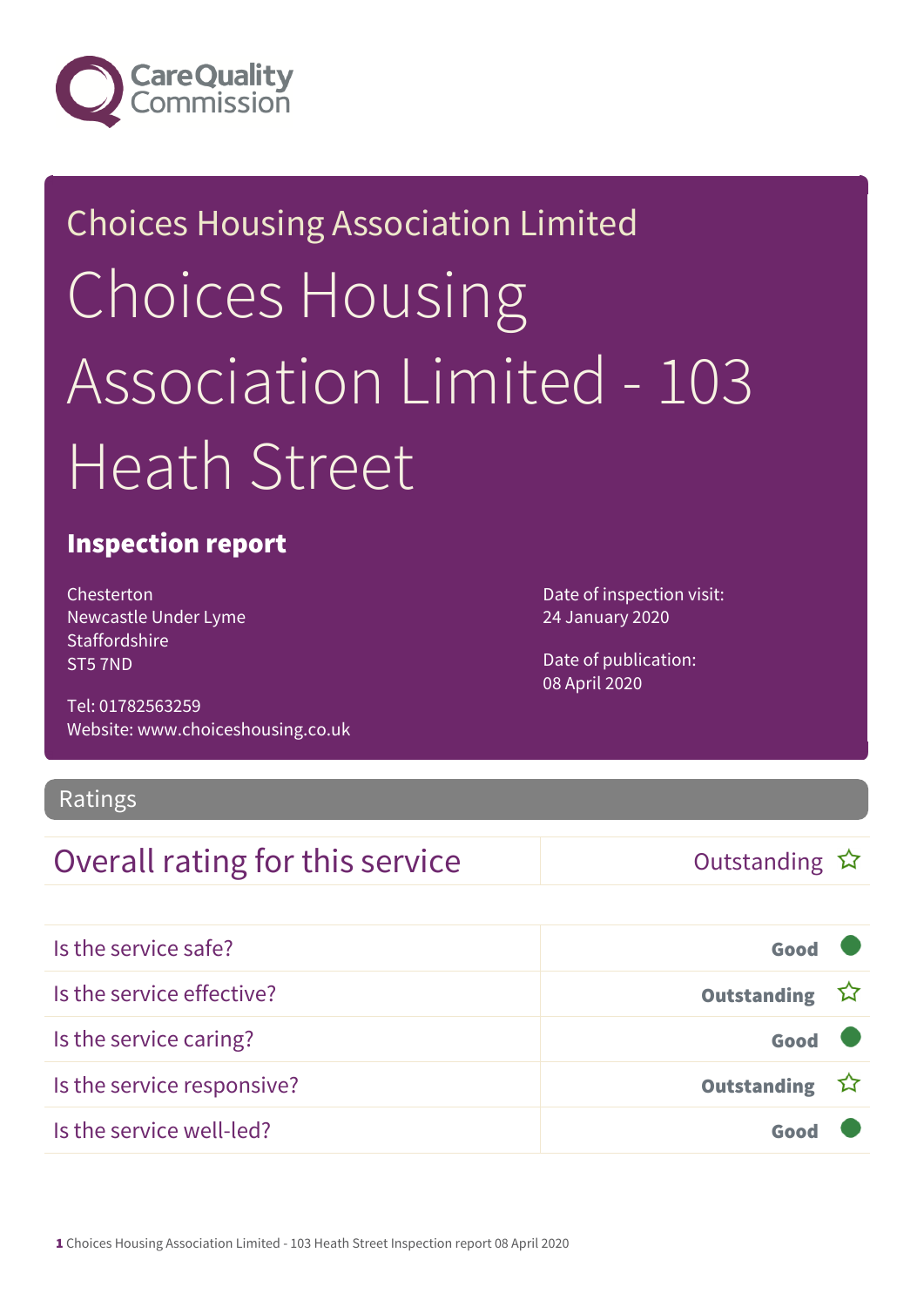## Summary of findings

### Overall summary

#### About the service

103 Heath Street is a residential care home providing personal care to five people who had a learning and/or physical disability at the time of the inspection. The service can support up to six people in one adapted building.

The service has been developed and designed in line with the principles and values that underpin Registering the Right Support and other best practice guidance. This ensures that people who use the service can live as full a life as possible and achieve the best possible outcomes. The principles reflect the need for people with learning disabilities and/or autism to live meaningful lives that include control, choice, and independence. People using the service receive planned and co-ordinated person-centred support that is appropriate and inclusive for them.

People's experience of using this service and what we found

People living at 103 Heath Street experienced an excellent level of care and support which promoted positive outcomes for people. There was a strong focus of person-centred care within the service, which staff followed in practice to ensure people led a full and varied life.

People received exceptional care at the end of their life that met their wishes. Staff ensured people received caring support and attention in the final days of their life.

People and relatives were consistently involved in all aspects of their care to ensure support reflected their preferences. The positive outcomes for people using the service were reflected in the principles and values of Registering the Right Support, by promoting choice and control, independence and inclusion.

The registered manager had forged excellent working relationships with other professionals to ensure people received the best possible care in line with their individual needs and preferences. Continuous learning and improvement strategies were used to continually seek ways to improve the level of support people received.

People were supported by safely recruited staff, who had the skills and knowledge to provide effective support. Staffing levels were regularly reviewed to ensure there were enough staff available to meet people's needs. People's medicines were managed, and staff followed infection control procedures.

People were cared for by caring and attentive staff who supported people in a dignified and respectful way. People's right to privacy was upheld. People had been supported to maintain friendships that were important to them. Staff and the registered manager respected people's diverse needs and promoted an open culture.

People were supported to have maximum choice and control of their lives and staff supported them in the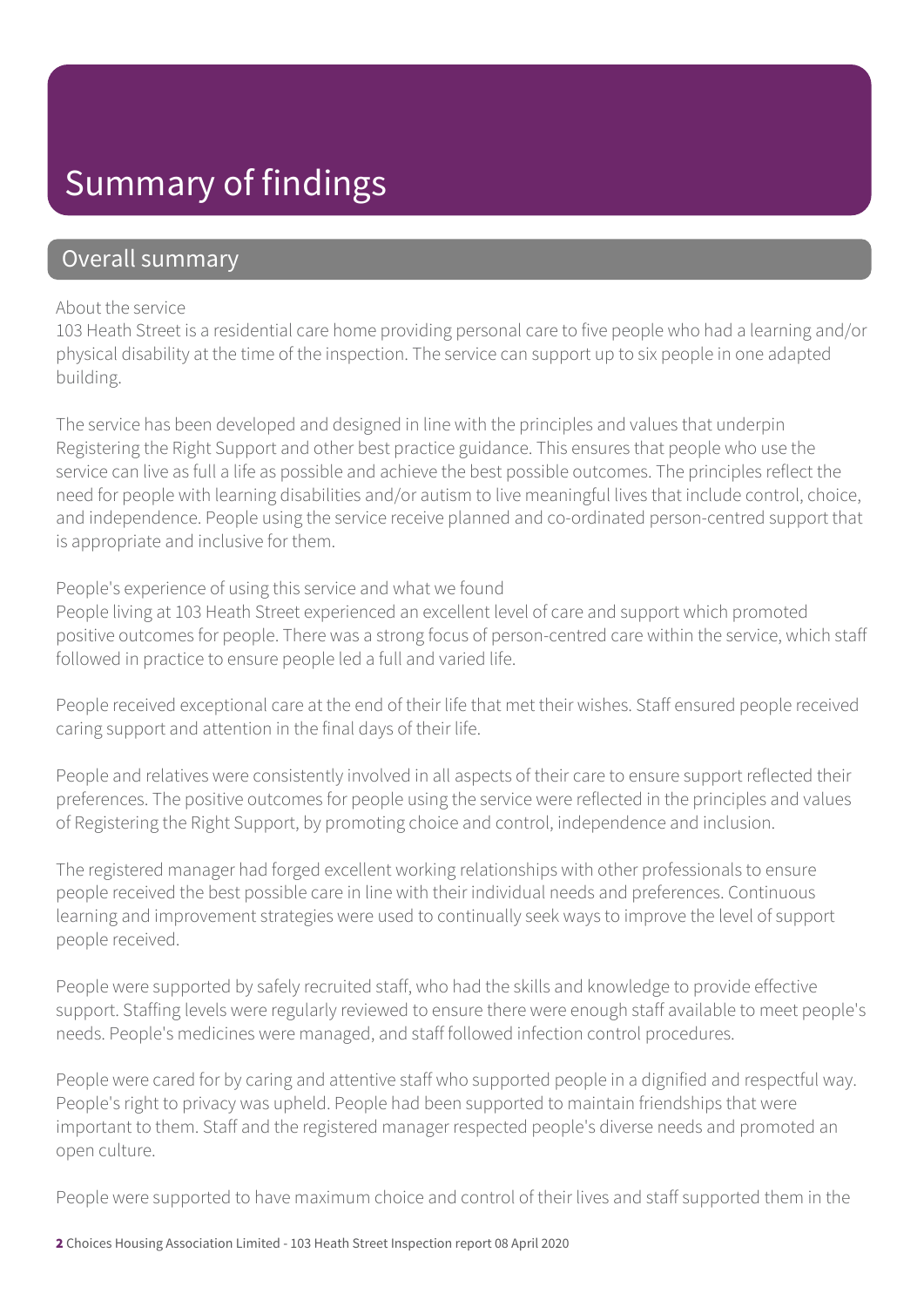least restrictive way possible and in their best interests; the policies and systems in the service supported this practice.

People had access to complaints procedures and their feedback was used to inform service delivery. The registered manager had systems in place to ensure people's risks were mitigated. The registered manager worked in line with the requirements of their registration.

For more details, please see the full report which is on the CQC website at www.cqc.org.uk

Rating at last inspection The last rating for this service was Good (published 13 October 2017).

Why we inspected This was a planned inspection based on the previous rating.

Follow up

We will continue to monitor information we receive about the service until we return to visit as per our reinspection programme. If we receive any concerning information we may inspect sooner.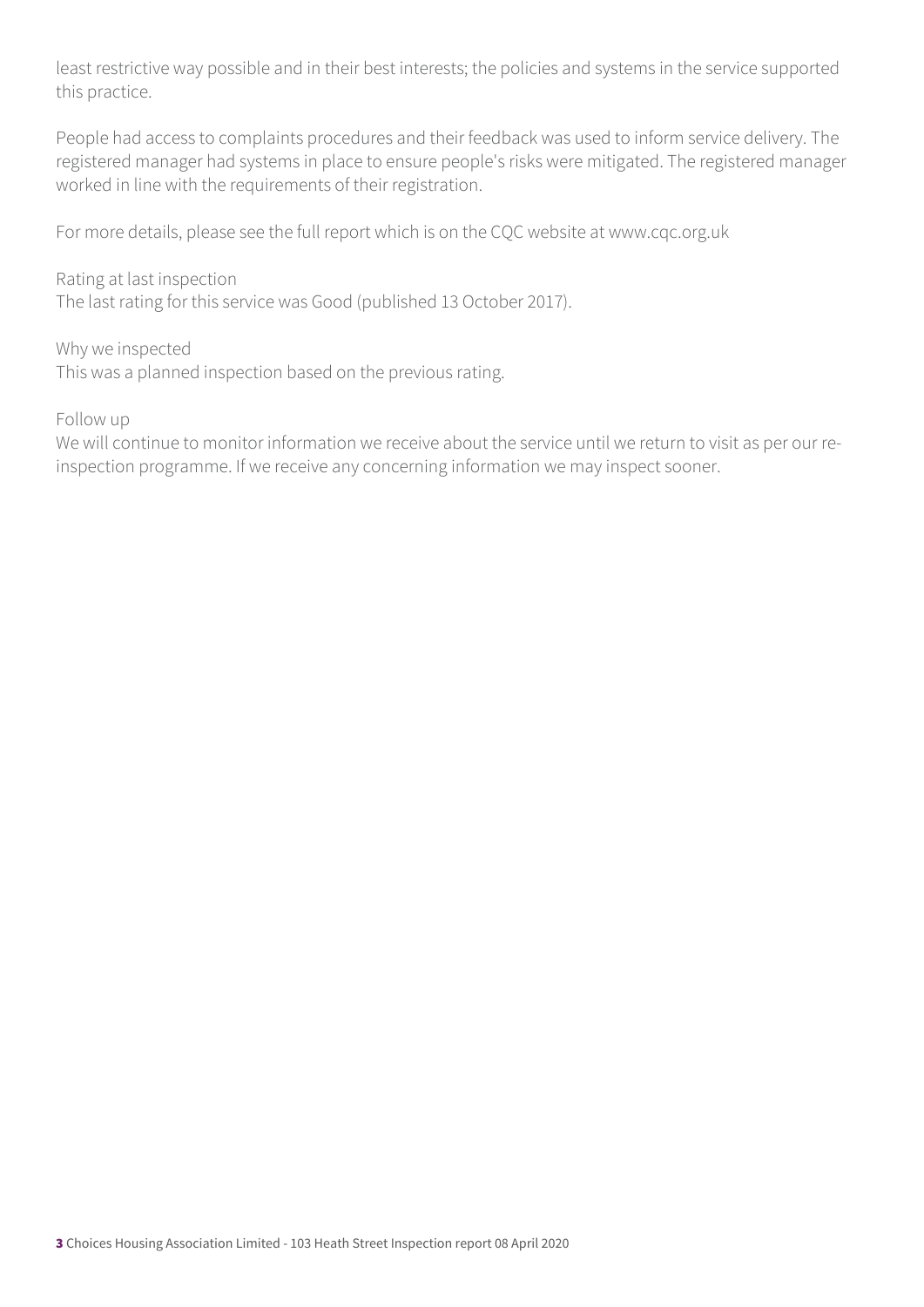### The five questions we ask about services and what we found

We always ask the following five questions of services.

| Is the service safe?                          | Good                  |
|-----------------------------------------------|-----------------------|
| The service was safe.                         |                       |
| Details are in our safe findings below.       |                       |
| Is the service effective?                     | Outstanding $\hat{W}$ |
| The service was exceptionally effective.      |                       |
| Details are in our effective findings below.  |                       |
| Is the service caring?                        | Good                  |
| The service was caring.                       |                       |
| Details are in our caring findings below.     |                       |
| Is the service responsive?                    | Outstanding $\hat{W}$ |
| The service was exceptionally responsive.     |                       |
| Details are in our responsive findings below. |                       |
| Is the service well-led?                      | Good                  |
| The service was well-led.                     |                       |
| Details are in our well-Led findings below.   |                       |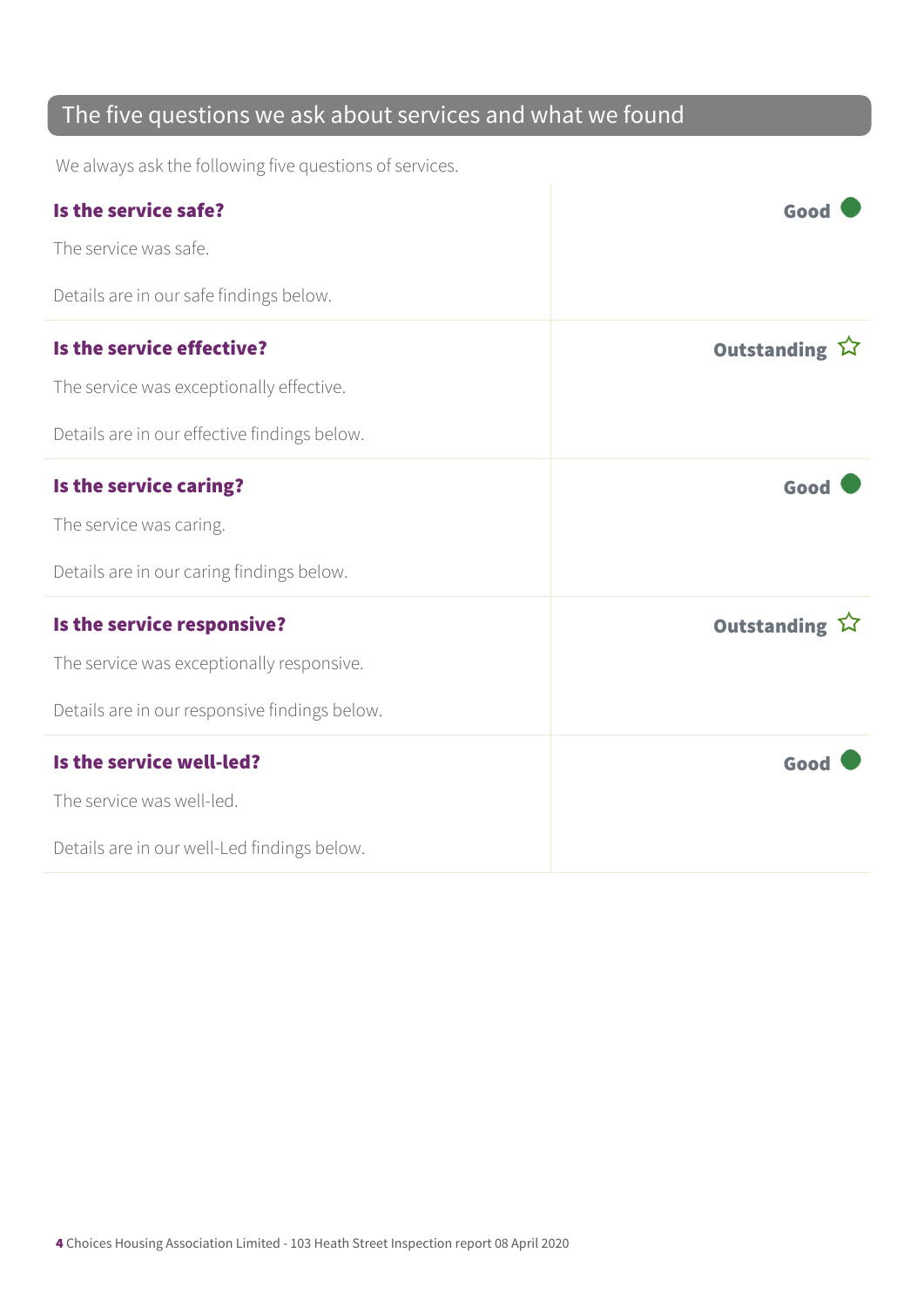

# Choices Housing Association Limited - 103 Heath Street

Detailed findings

### Background to this inspection

#### The inspection

We carried out this inspection under Section 60 of the Health and Social Care Act 2008 (the Act) as part of our regulatory functions. We checked whether the provider was meeting the legal requirements and regulations associated with the Act. We looked at the overall quality of the service and provided a rating for the service under the Care Act 2014.

Inspection team The inspection was carried out by one inspector.

Service and service type

103 Heath Street is a 'care home'. People in care homes receive accommodation and nursing or personal care as a single package under one contractual agreement. CQC regulates both the premises and the care provided, and both were looked at during this inspection.

The service had a manager registered with the Care Quality Commission. This means that they and the provider are legally responsible for how the service is run and for the quality and safety of the care provided.

Notice of inspection This inspection was unannounced.

#### What we did before the inspection

We reviewed information we had received about the service since the last inspection, which included notifications about events that had happened at the service. We sought feedback from the local authority

5 Choices Housing Association Limited - 103 Heath Street Inspection report 08 April 2020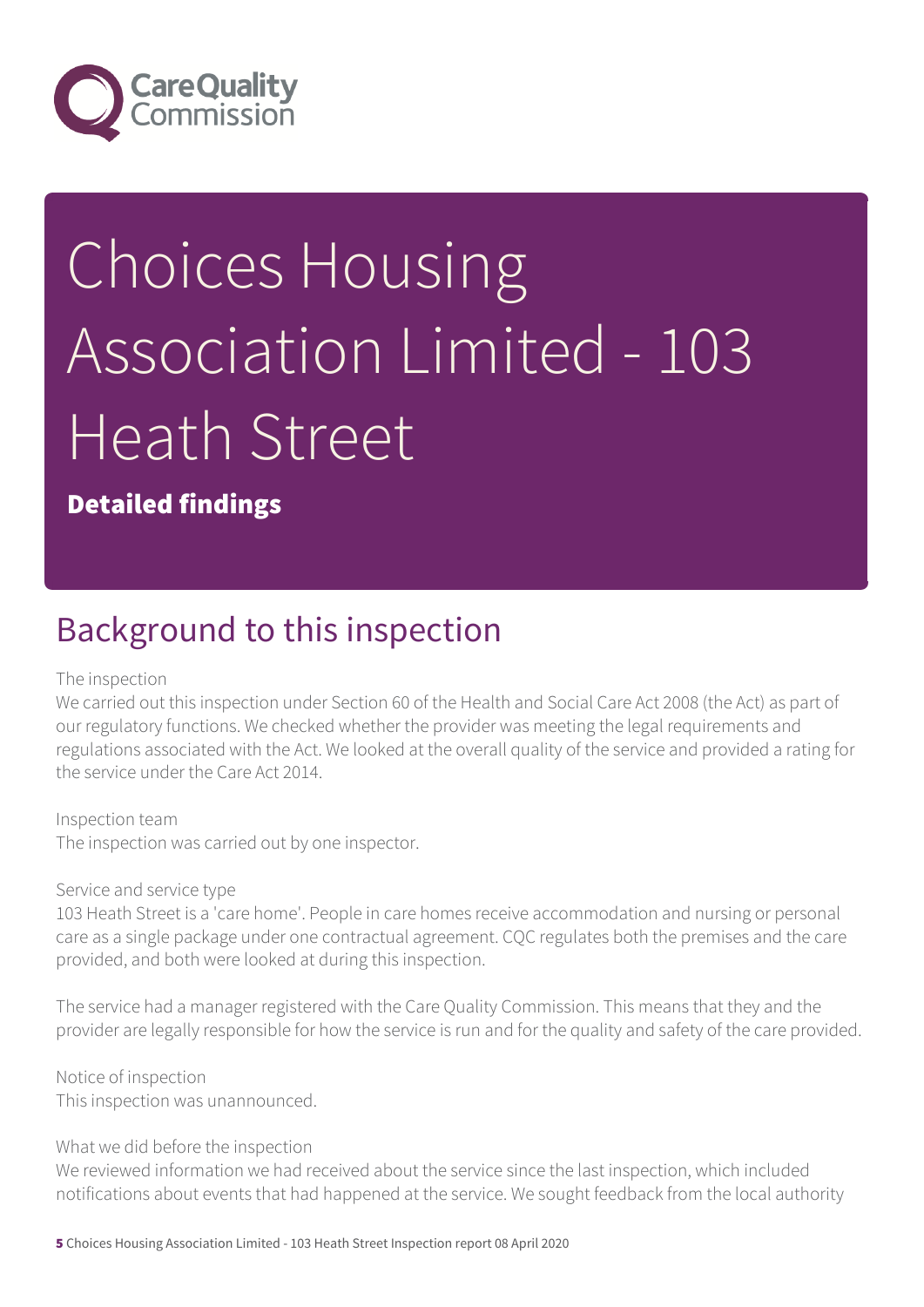who work with the service. We used the information the provider sent us in the provider information return. This is information providers are required to send us with key information about their service, what they do well, and improvements they plan to make. This information helps support our inspections. We used all of this information to plan our inspection.

#### During the inspection

People who used the service were unable to tell us about their experience. We used the Short Observational Framework for Inspection (SOFI). SOFI is a way of observing care to help us understand the experience of people who could not talk with us.

We spoke with three members of staff including the registered manager and care workers. We reviewed a range of records. This included three people's medication and care records. We looked at a variety of records relating to the management and monitoring of the service.

#### After the inspection

We received feedback from five professionals who regularly visited the service to gain their experiences. We spoke with four relatives about their experience of the care provided.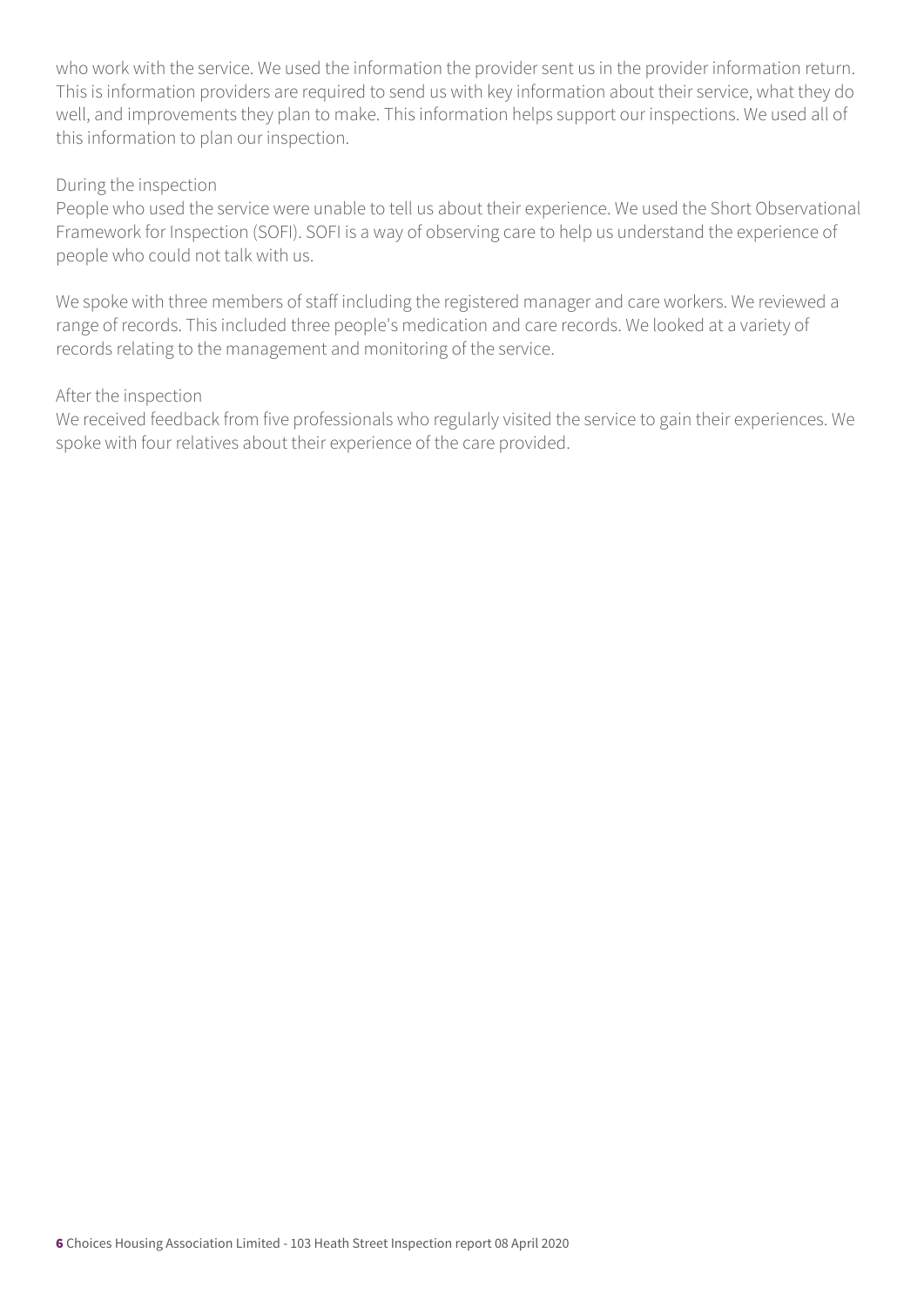## Is the service safe?

# Our findings

Safe – this means we looked for evidence that people were protected from abuse and avoidable harm.

At the last inspection this key question was rated as Requires improvement. At this inspection this key question has improved to Good. This meant people were safe and protected from avoidable harm.

Systems and processes to safeguard people from the risk of abuse

• People were safeguarded from harm because staff understood how to recognise and report incidents of potential harm.

• The registered manager had made appropriate referrals to the local safeguarding authority. Investigations were completed where needed to ensure people were supported safely and risks were managed.

Assessing risk, safety monitoring and management; Learning lessons when things go wrong

- Relatives told us they felt their relatives were safe and well looked after at the service. One relative said,
- "The staff look after my relative well and I feel reassured that they are safe at the service."
- We observed staff supporting people to lower their risks whilst promoting their independence. For example; staff monitored one person's mobility as they were at risk of falls, whilst ensuring they encouraged them to do as much for themselves as possible.
- People had risk management plans in place, which were person centred and gave staff guidance on how to support people to lower risks whilst promoting independence.
- Incidents that had happened at the service were recorded and monitored by the registered manager. There were systems in place to pass on learning to staff to ensure further occurrences were reduced.

#### Staffing and recruitment

- Relatives told us there were enough staff available to ensure their relative's needs were met, which included personal care and accessing the community and interests they enjoyed. One relative said, "From what I have seen there has always been enough staff and [relative's name] goes out often with staff, so I think there is enough."
- There were enough staff available and deployed effectively to meet people's needs.
- The registered manager and provider had a system in place to monitor and review staffing levels to ensure they met people's changing needs. For example; one to one support was provided when needed to ensure risks to people were reduced.
- The provider followed safe recruitment practices to ensure people were supported by suitable staff.

#### Using medicines safely

• People's medicines were administered by staff who had received training and understood how to support people with their medicines in a safe way.

• Where people needed their medicines 'as required' protocols were in place to provide staff with guidance. For example; protocols detailed how staff needed to recognise when people were in pain such as pointing to specific areas, or different vocal sounds they made. This ensured people's pain was managed when they needed it.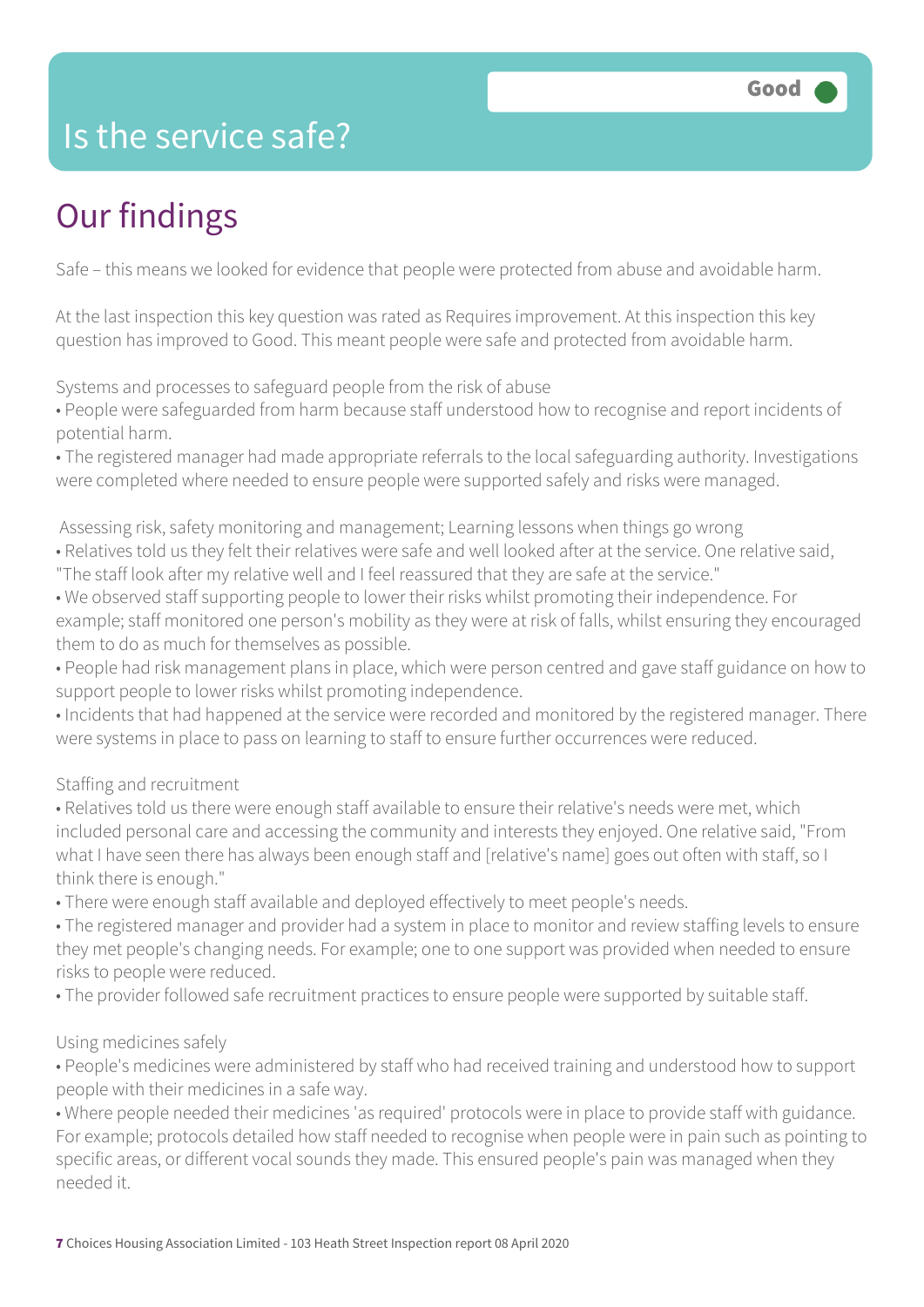• The registered manager had systems in place to ensure medicines were managed safely. This included observations of medicine administration and regular audits.

Preventing and controlling infection

• The service was clean and there were no mal odours present.

• There were infection control procedures in place which were adhered to by staff. Staff we spoke with told us the importance of using aprons and gloves, which were always available to them. One staff member said, "I always wear gloves and aprons when supporting people as this prevents cross infection. There are always plenty available for me to use."

• We noted that the radiators in the bathroom and shower room had some areas of rust, which could pose as an infection risk. The registered manager was aware of these areas and there were plans in place to ensure maintenance was carried out to lower the risk to people.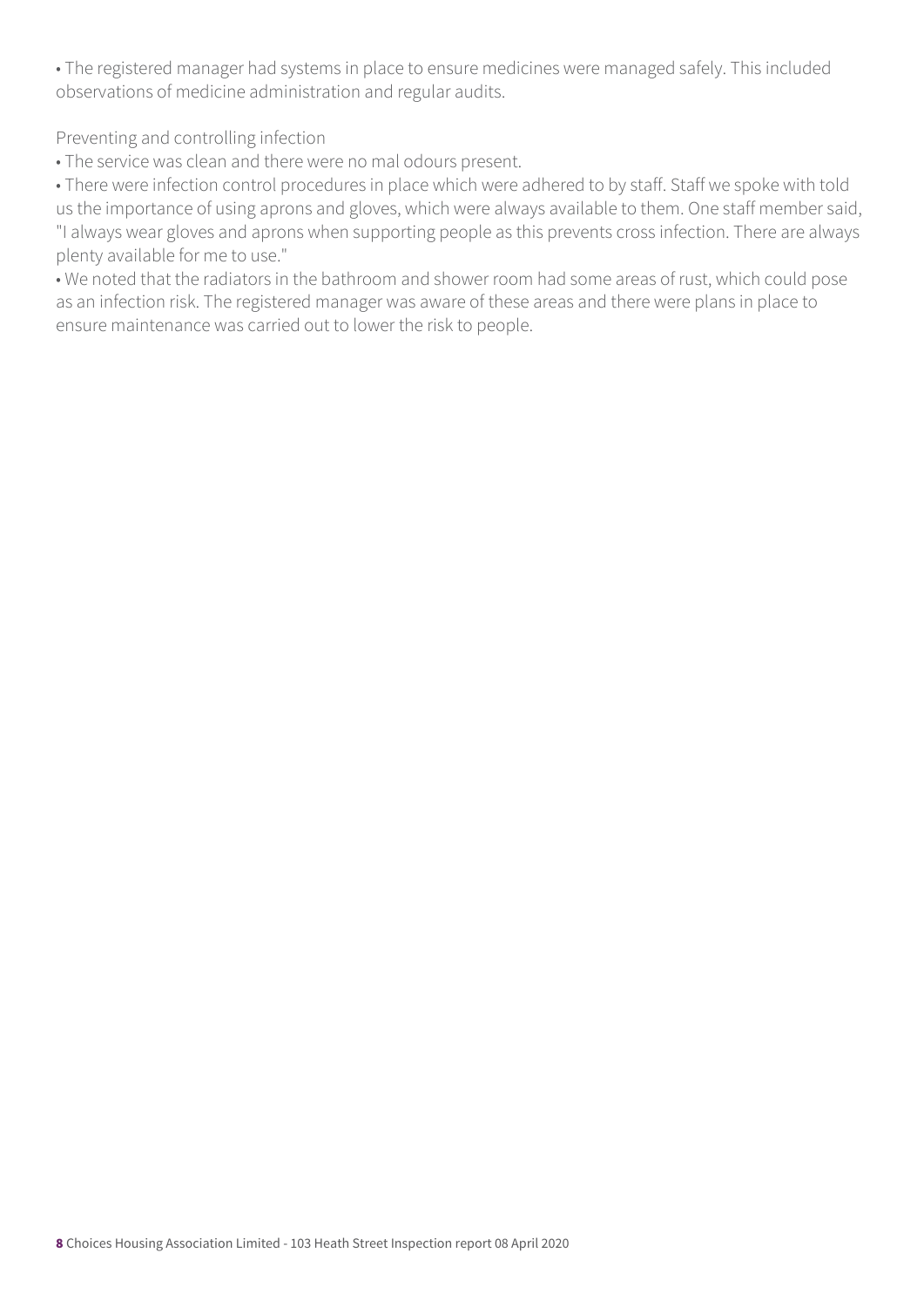### Is the service effective?

# Our findings

Effective – this means we looked for evidence that people's care, treatment and support achieved good outcomes and promoted a good quality of life, based on best available evidence.

At the last inspection this key question was rated as Good. At this inspection this key question has now improved to Outstanding. This meant people's outcomes were consistently good, and people's feedback confirmed this.

Supporting people to eat and drink enough to maintain a balanced diet

• The registered manager and staff had been proactive in assisting people to improve their eating ability. For example; one person was unable to eat food orally and through staff interaction with professionals this person began to eat orally. Staff told us this person had always taken great pleasure from eating and it was very rewarding to see them enjoying food again.

• Professionals told us staff and the registered manager had been exceptional in working with them to ensure people's eating and swallowing risks were reduced. One professional said, "The staff and registered manager have been excellent in recognising and referring people to ensure they were supported effectively. They are excellent at acting on advice given to ensure people's risks are reduced when eating and drinking." • Staff we spoke with had a high level of understanding with regards to managing people's nutritional risks and there were detailed plans for staff to follow, which confirmed what staff had told us.

Supporting people to live healthier lives, access healthcare services and support; Staff working with other agencies to provide consistent, effective, timely care

• People were supported to access healthcare professionals to ensure their health and wellbeing was maintained. One relative said, "The staff and manager are fantastic, they call the GP to come out immediately if my relative is unwell."

• Professionals told us staff and the registered manager were pro-active in their approach to people's health needs, which had meant people's health had improved. For example; staff and the registered manager worked alongside health professionals to understand how one person displayed pain and how this could be alleviated. Recording charts were implemented to note when this person was in distress and how staff had alleviated this by changes in their position. This helped with the management of this person's pain. Due to this input and joint working this person's pain medicines had been reduced and has decreased the need for previously planned orthopaedic surgery.

• Staff and the registered manager worked closely with health and social care professionals to alleviate one person's anxieties, which caused them a high level of distress. Through working with professionals, recording times of distress and analysing trends this person's support was increased. The analysis identified that one of the triggers to this person's anxiety was visitors to the service and staff ensured they facilitated an outing when they knew people were visiting the service. This has significantly reduced this person's periods of heightened anxiety.

• Staff followed nationally recognised guidelines to support people with their oral healthcare needs and explained the importance of good oral hygiene. Support plans gave clear guidance on how staff needed to support people with their oral health.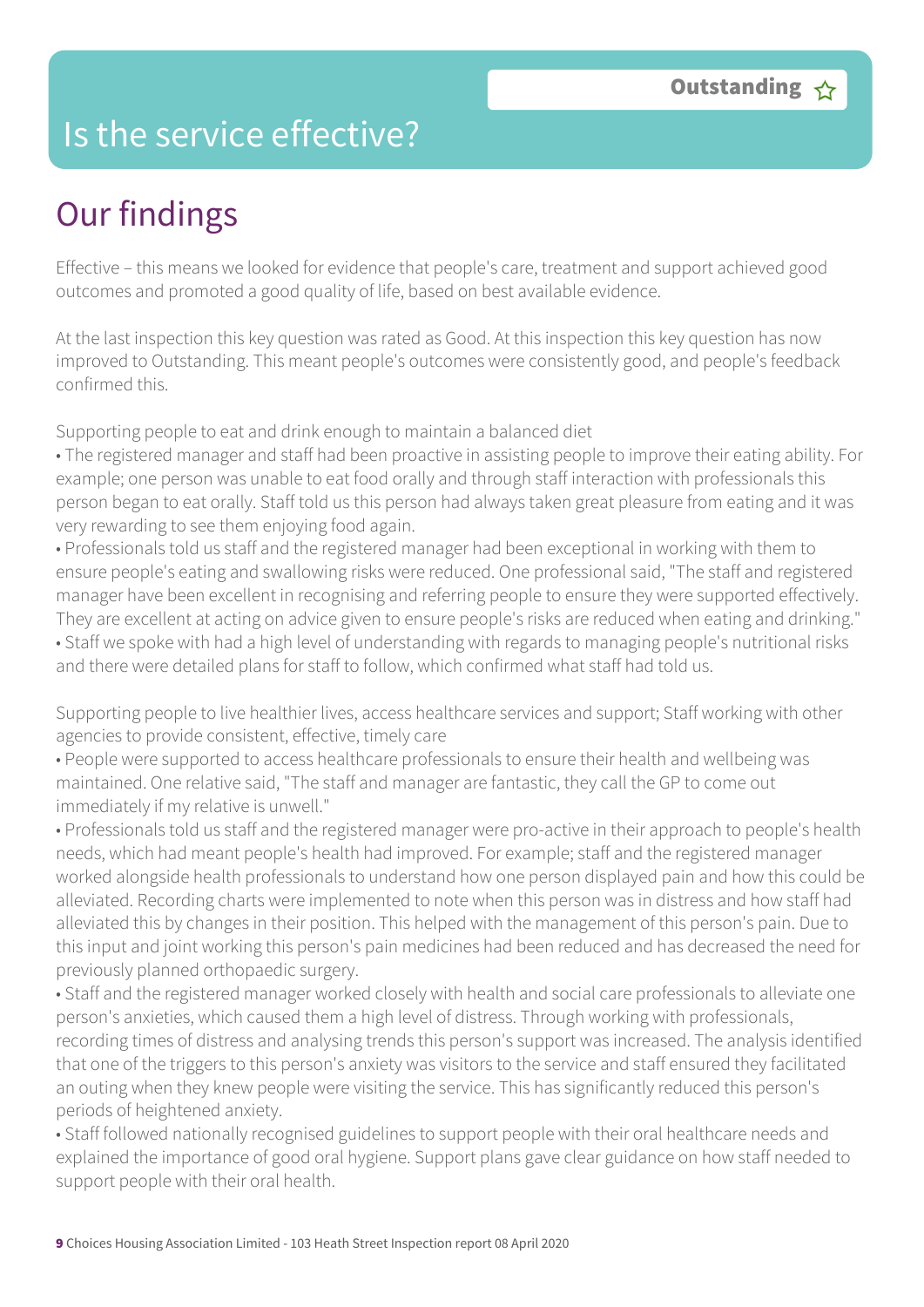• Hospital passports were in place, which contained information about people's needs and how to communicate with people effectively. This ensured people received consistent care when they were being supported by other agencies

• There was a handover system in place, which ensured staff provided consistent support that met people's changing needs.

Assessing people's needs and choices; delivering care in line with standards, guidance and the law • People's needs were assessed before they started to use the service. Care plans were developed in all areas of people's care to ensure the support they received was personalised and met their diverse needs. For example; one person's support detailed the need for staff who had built up a good rapport with them to assist with their meals as this promoted the person's eating to ensure their weight was maintained. Staff rotas were developed in line with this person's care needs to ensure familiar staff were available to provide support.

• People's support was provided in line with current guidance, such as NICE to ensure they were supported effectively.

• The service met the principles of Registering the Right Support because the registered manager and staff ensured people received person centred care.

Staff support: induction, training, skills and experience

• Staff had received an induction before they supported people and had received training to ensure they had the skills and knowledge to support people effectively.

• Staff had been supported to undertake condition specific training such as epilepsy, which helped staff to understand how to support people with their individual conditions. One staff member said, "I have received epilepsy training and it really helped me understand how to help people when they are having a seizure."

• Staff told us they were supported in their role. One staff member said, "I feel fully supported we have supervisions, where I can raise any issues and talk about any training I may need. [Registered manager's name] always listens and we have good discussions."

#### Adapting service, design, decoration to meet people's needs

• The service was designed and decorated to meet people's needs. People's bedrooms were personalised, and communal areas were homely.

• Adaptations had been made to the service to ensure people were safe such as bath chairs and specialist beds. Assistive technology was used to ensure people were safe when attempting to mobilise and to reduce the risks of falls.

• Sensory lights were in place in the bathroom to create a relaxing area for people to spend time and to relay any fears when being supported to maintain their personal hygiene.

Ensuring consent to care and treatment in line with law and guidance

The Mental Capacity Act 2005 (MCA) provides a legal framework for making particular decisions on behalf of people who may lack the mental capacity to do so for themselves. The Act requires that, as far as possible, people make their own decisions and are helped to do so when needed. When they lack mental capacity to take particular decisions, any made on their behalf must be in their best interests and as least restrictive as possible.

People can only be deprived of their liberty to receive care and treatment when this is in their best interests and legally authorised under the MCA. In care homes, and some hospitals, this is usually through MCA application procedures called the Deprivation of Liberty Safeguards (DoLS).

We checked whether the service was working within the principles of the MCA, and whether any conditions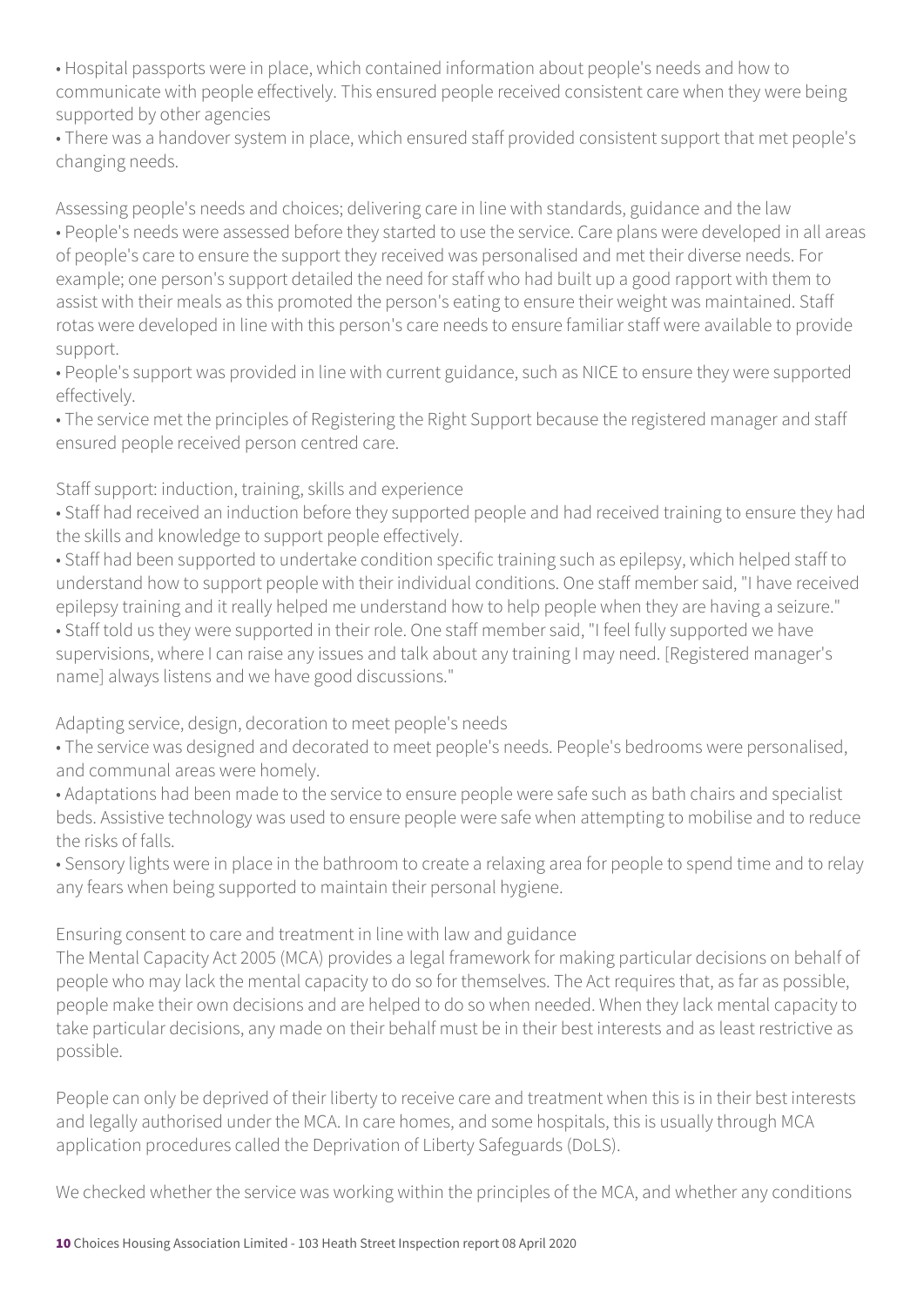on authorisations to deprive a person of their liberty had the appropriate legal authority and were being met.

• Staff and the registered manager understood their responsibilities to ensure people were supported in their best interests and in line with the MCA and their authorised DoLS.

• The records in place supported what staff had told us and ensured staff had guidance to follow to support people in their best interests.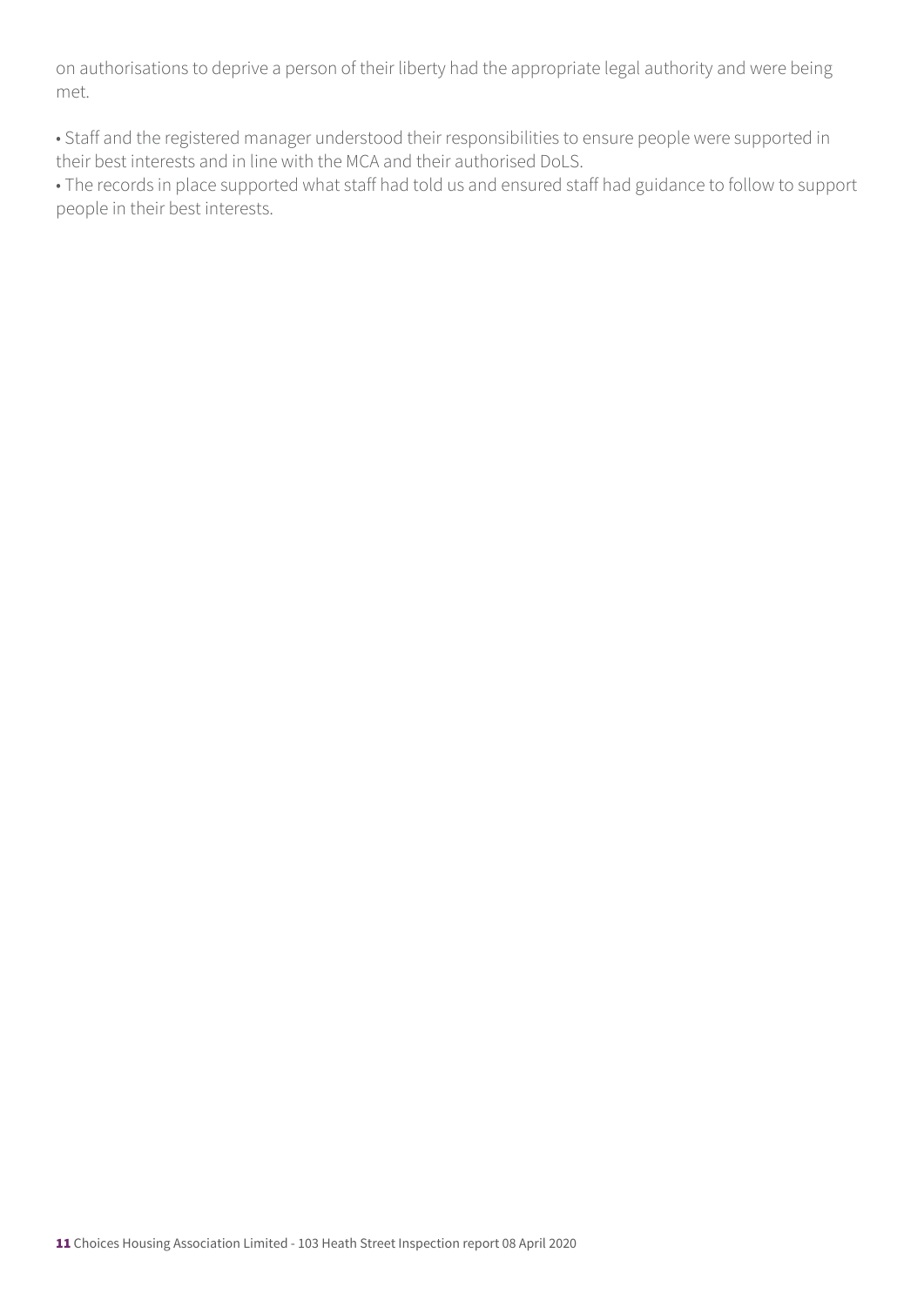### Is the service caring?

## Our findings

Caring – this means we looked for evidence that the service involved people and treated them with compassion, kindness, dignity and respect.

At the last inspection this key question was rated as Good. At this inspection this key question has remained the same. This meant people were supported and treated with dignity and respect; and involved as partners in their care.

Ensuring people are well treated and supported; respecting equality and diversity

- Relatives told us the staff were caring and compassionate towards their loved ones. Comments included, "The staff are brilliant and my relative is well looked after", "The carers are fantastic, and I feel so happy they are well looked after" and "The care staff are very nice, they are willing to do anything to make sure my relative is happy."
- We observed caring interactions between people and staff. People were happy to see staff and they spent time with people talking about the things they liked. Staff complimented people on the way they were dressed, and they responded happily and were proud of their appearance.
- Professionals all commented on the caring and attentive support staff provided. One professional said, "The staff are always very caring when they are providing support to people and they are attentive to people's needs."
- People were supported to maintain relationships with their families and friends. The registered manager told us they were discussing 'keep in touch days' with families, to ensure they maintained regular contact with their relatives.
- Staff understood the importance of respecting people's diverse needs when they provided support and how they promoted equality and anti-discriminatory practice.
- Care plans contained details of how people expressed their sexuality and how staff needed to support people in line with their preferences.

Supporting people to express their views and be involved in making decisions about their care

- People were encouraged to make choices about their daily support and staff ensured people were given information in a format that helped them to make as many choices as possible.
- Staff respected people's wishes and had a good understanding of people's way of communicating their choices. These were often physical signs and individual sounds that people made to make their views known.
- The care plans were detailed and confirmed what we saw and what staff told us during the inspection.

Respecting and promoting people's privacy, dignity and independence

- Relatives told us staff treated people with dignity and respect. One relative said, "The staff are always very respectful and treat my relative with dignity."
- People's independence was promoted. For example, one person had an adapted dish to help them eat their meals independently.
- Staff explained the importance of supporting people in a way that met their needs and how they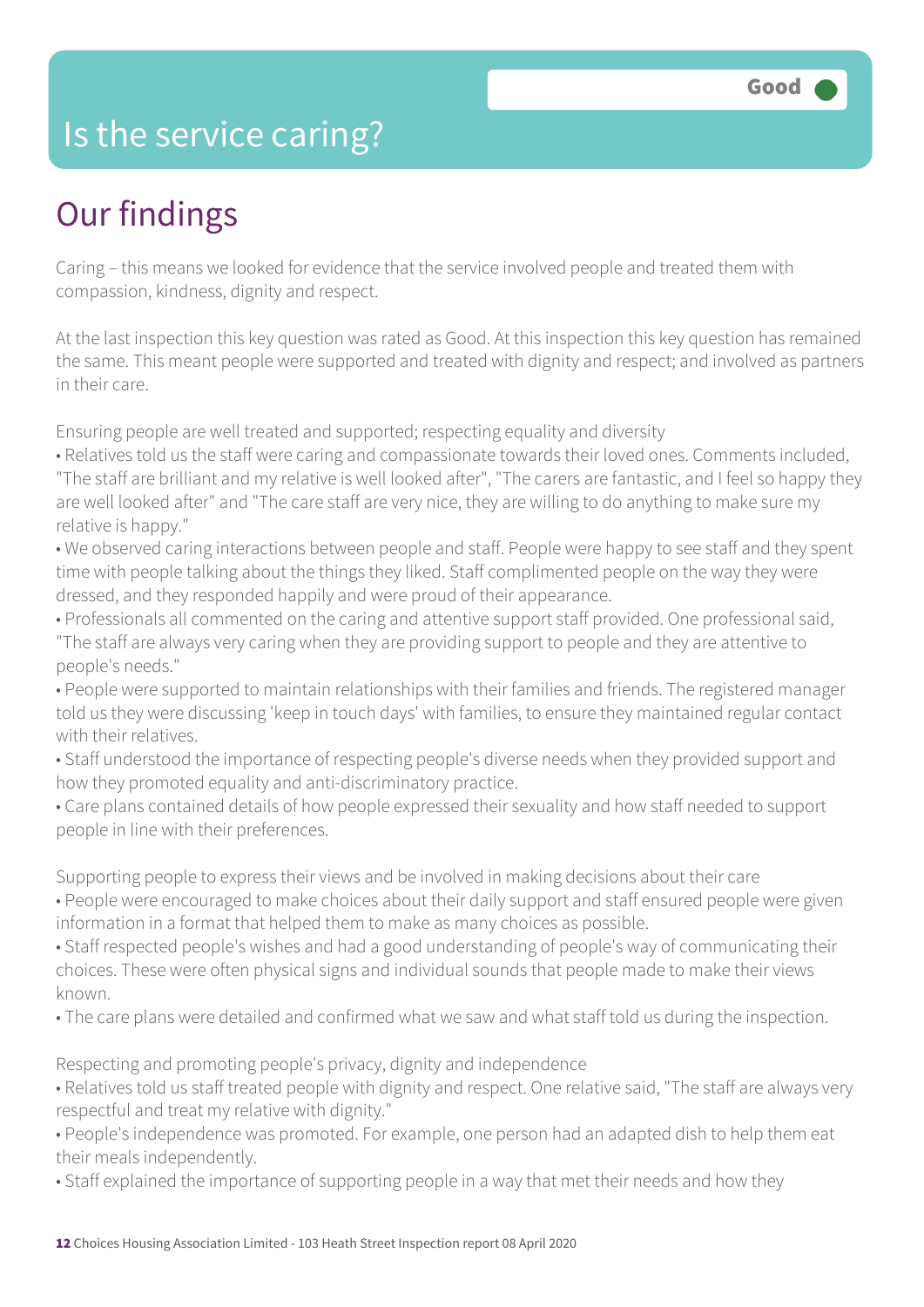encouraged independence.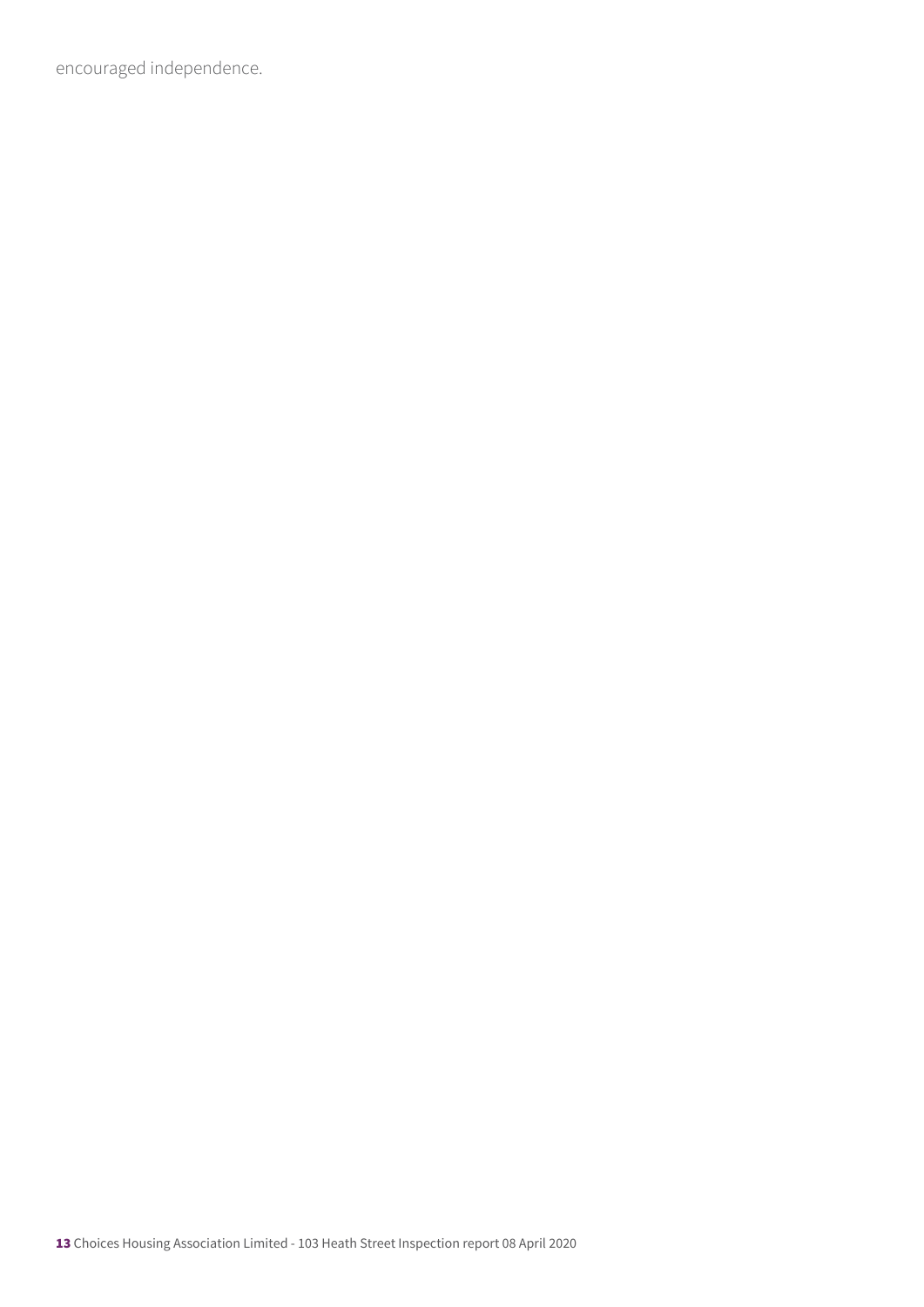## Is the service responsive?

# Our findings

Responsive – this means we looked for evidence that the service met people's needs.

At the last inspection this key question was rated as Good. At this inspection this key question has now improved to Outstanding. This meant services were tailored to meet the needs of individuals and delivered to ensure flexibility, choice and continuity of care.

#### End of life care and support

• Without exception professionals told us the end of life care at the service was excellent. One professional said, "I have worked closely with the registered manager for the palliative and end of life (EOL) care for one of their residents. The registered manager advocated for the person living at 103 Heath Street and ensured that all services/agencies involved made reasonable adjustments to meet the needs of this person. The registered manager worked above and beyond to ensure the person stayed at 103 Heath Street as this was their home and being anywhere else for EOL would have caused them great distress. With the passion and dedication of this registered manger and their team they enabled this person to have a very peaceful passing and most importantly surrounded by those that knew them the best and offered so much comfort right until the end."

• Staff supported this person in line with their wishes and preferences at the end of their life. The person loved parties and wanted lots of parties at the service with the people who were important to them. We saw pictures of these parties celebrating the person's life.

• This person loved Christmas and staff ensured their room was decorated with Christmas decorations and Christmas films were playing on the television during their final hours. Staffing had been arranged to ensure there was always someone with this person, holding their hand and offering drinks.

• The registered manager said, "This person's death was so peaceful and just how they wanted it. It was a good death for them surrounded by the things and people they hold dear to them."

• Another professional told us the registered manager had challenged a health professional where a Do Not Attempt Cardiopulmonary Resuscitation (DNACPR) form had been completed. They ensured the decision was in their best interests and representatives in this person's life were involved.

• End of life wishes had been gained from other people or their relatives to ensure staff could provide an inclusive and personalised service when they are at this time of their lives.

Planning personalised care to ensure people have choice and control and to meet their needs and preferences

• People and their relatives were an integral part of the planning and developing of the care they wanted. People's support plans were individual and contained detailed guidance for staff to follow to support people in line with their preferences. This ensured people's wishes were at the heart of the support they received from staff.

• Relatives felt fully involved in the planning and review of their relatives' support. One relative said. I have been very involved in my relative's care. The staff listen to me, which has helped them support my relative in the way they have always liked."

• Professionals were extremely positive about the personalised support people received. Comments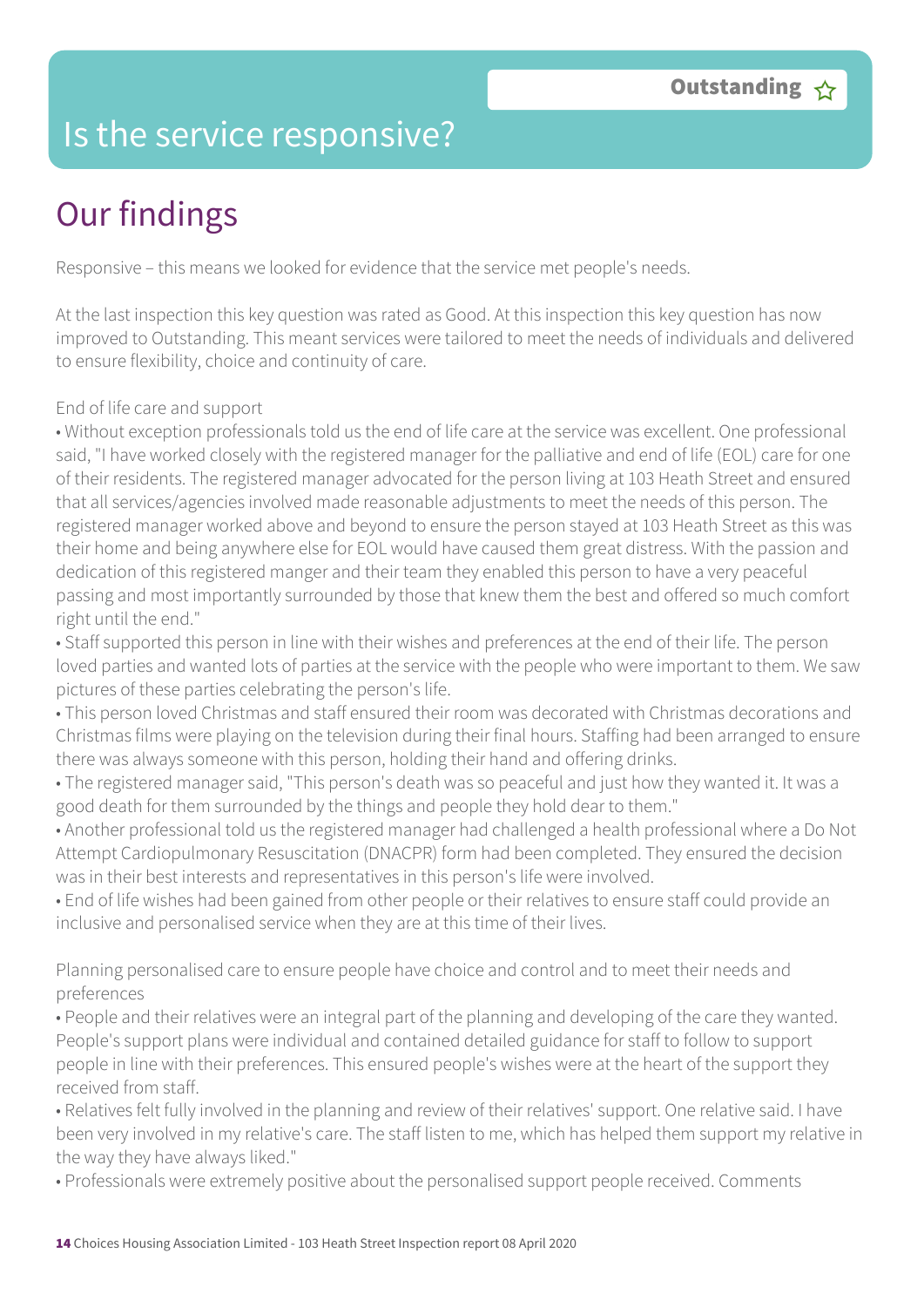included, "The support people receive is always person centred. I have always been confident that if a person has complex feeding issues (including feeding tubes) their needs will be met. Staff are good at coordinating care to ensure people receive positive outcomes. For example, arranging a Multidisciplinary Team Meeting (MDT) to discuss how best to meet a person's needs", and "I have observed the home to provide personalised care in relation to ensuring safety and personal preferences are integral to care planning."

• Staff and the registered manager had continually responded to people's changing needs to ensure they had the best possible outcomes. For example; one person had been admitted to hospital as their condition had deteriorated. This person was discharged from hospital unable to eat for themselves and needing their nutrients through a tube. Staff worked with professionals to help this person regain their ability to eat their food orally. This person was now able to eat their food supported by staff. One staff member said, "They [person] have always taken great pleasure from their food and it is so rewarding to know we have helped them to eat again and continue to get enjoyment from this."

#### Meeting people's communication needs

Since 2016 onwards all organisations that provide publicly funded adult social care are legally required to follow the Accessible Information Standard (AIS). The standard was introduced to make sure people are given information in a way they can understand. The standard applies to all people with a disability, impairment or sensory loss and in some circumstances to their carers.

• People were supported to understand information in various ways. Pictorial formats were available to help people understand in a way that met their needs. For example, there were pictorial communication plans to ensure people could inform staff how they were feeling. Safeguarding from abuse was provided in a pictorial format so people were able to tell staff if they felt unsafe.

• One professional said, "The staff seek and use different strategies to communicate with people and listen to any advice given to help people have a voice. I feel that communication is a strength at this service." • Support plans provided detailed guidance for staff to ensure they recognised the individual ways that people communicated their needs, such as physical movements and specific vocal sounds. Staff were observed interacting with people in line with this guidance.

Supporting people to develop and maintain relationships to avoid social isolation; support to follow interests and to take part in activities that are socially and culturally relevant to them

- Staff supported people to be involved in activities that were important to them. For example; one person was at risk because they attempted to put plastic in their mouth. However, staff had worked with the relative and found out that the person gained a lot of pleasure from plastic items. Staff devised a 'rustle box' for this person which was used with staff to ensure they were safe. We saw the person enjoyed this activity, which settled them and helped them manage their anxieties.
- People took part in activities in the local community. This included bike rides with specially adapted bikes to enable people in wheelchairs to enjoy this activity. People went shopping with staff, visited local garden centres and enjoyed pamper/sensory sessions within the service.
- People made a wish each month of what they wanted to do with staff and memory books had been created for people to look back on and reminisce about past activities they had been involved in.

#### Improving care quality in response to complaints or concerns

- Relatives told us they knew how to make a complaint if needed. All relatives we spoke with had no concerns about the care people received and described the service as 'Wonderful'.
- People had access to easy read versions of the complaints procedure to ensure they were provided with the most effective way to raise any concerns in line with their needs.
- There had been no complaints received at the service, since our last inspection.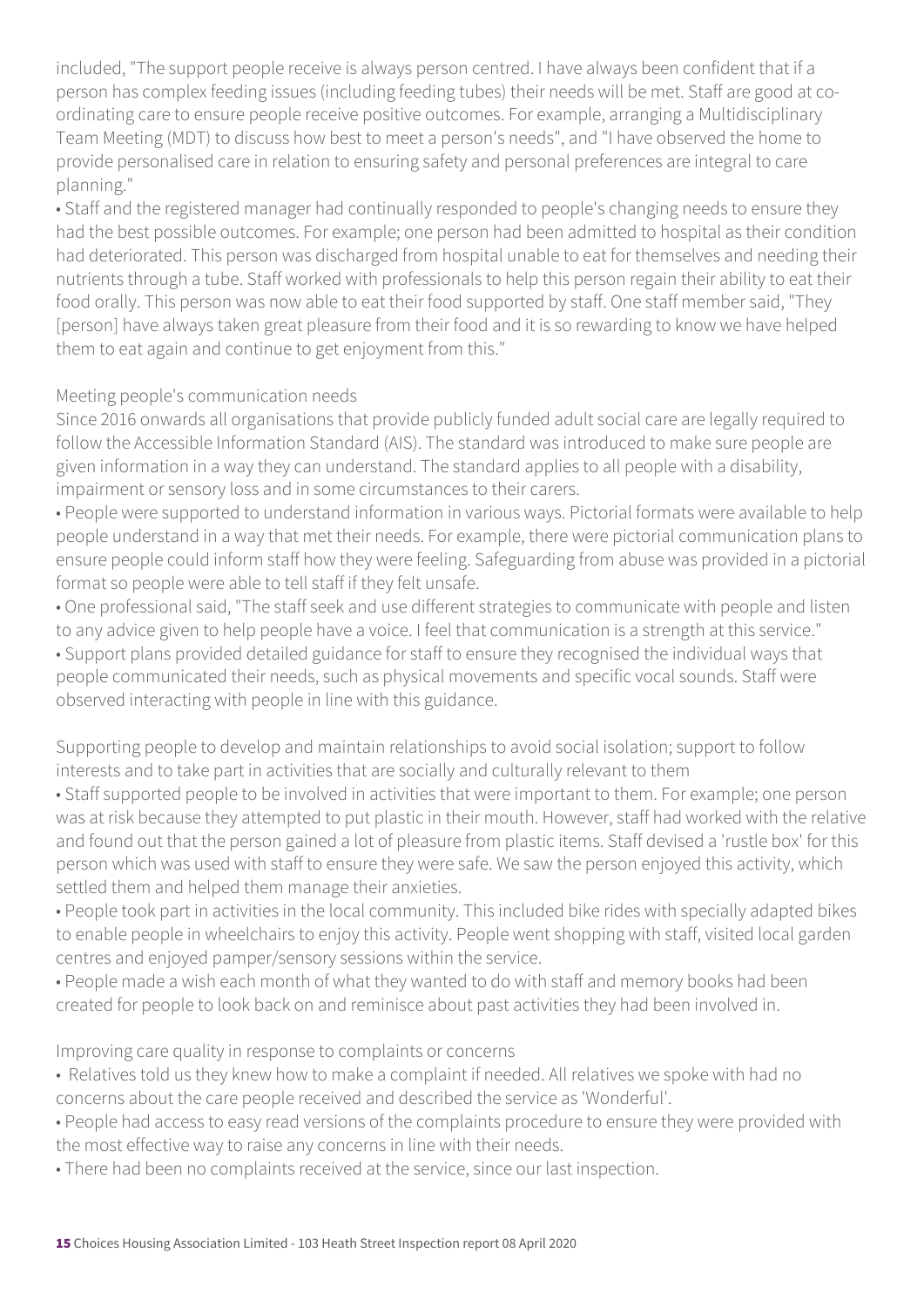### Is the service well-led?

## Our findings

Well-Led – this means we looked for evidence that service leadership, management and governance assured high-quality, person-centred care; supported learning and innovation; and promoted an open, fair culture.

At the last inspection this key question was rated as Good. At this inspection this key question has remained the same. This meant the service was consistently managed and well-led. Leaders and the culture they created promoted high-quality, person-centred care.

Promoting a positive culture that is person-centred, open, inclusive and empowering, which achieves good outcomes for people; Working in partnership with others

• Without exception the feedback we gained from professionals was extremely positive. They all told us that the registered manager was integral in ensuring people were at the heart of the service. One professional said, "[Registered manager's name] truly cares about the people who live here [103 Heath Street] they lead the staff team to provide excellent person-centred care."

• Excellent links had been developed with professionals to adapt people's support needs to ensure they had the best possible quality of life. A professional told us how the registered manager had advocated on a person's behalf to ensure their end of life wishes were listened to and staff followed by example.

• The registered manager created a person-centred culture and continuously drove staff to follow the values of the service. One staff member said, "Our main goal is to make sure people are happy and involved in their care."

• The registered manager carried out culture assessments to ensure any concerns around the culture at the service were identified and rectified. This ensured that people were supported in an environment that promoted their wellbeing.

• The registered manager understood the importance of 'Registering the Right Support' and ensured they supported people in line with these principles. This ensured people received care which was developed around their needs and in a way that met their preferences.

Continuous learning and improving care

• Staff told us their suggestions were used to improve people's outcomes. For example; one staff member told us they had suggested a different evening routine for one person to help them settle. The registered manager listened and incorporated this into their support. The staff member told us this had really helped the person to relax before they went to bed.

• The provider was pro-active in preventing abuse and had implemented a framework which was used alongside staff supervision to ensure staff had an excellent knowledge of safeguarding concerns and conflicts within the care environment.

• There was an annual improvement plan in place, which contained the vision of the service 'To provide outstanding care, every time'. The improvement plan was used to continuously improve the service people received.

How the provider understands and acts on the duty of candour, which is their legal responsibility to be open and honest with people when something goes wrong; Engaging and involving people using the service, the